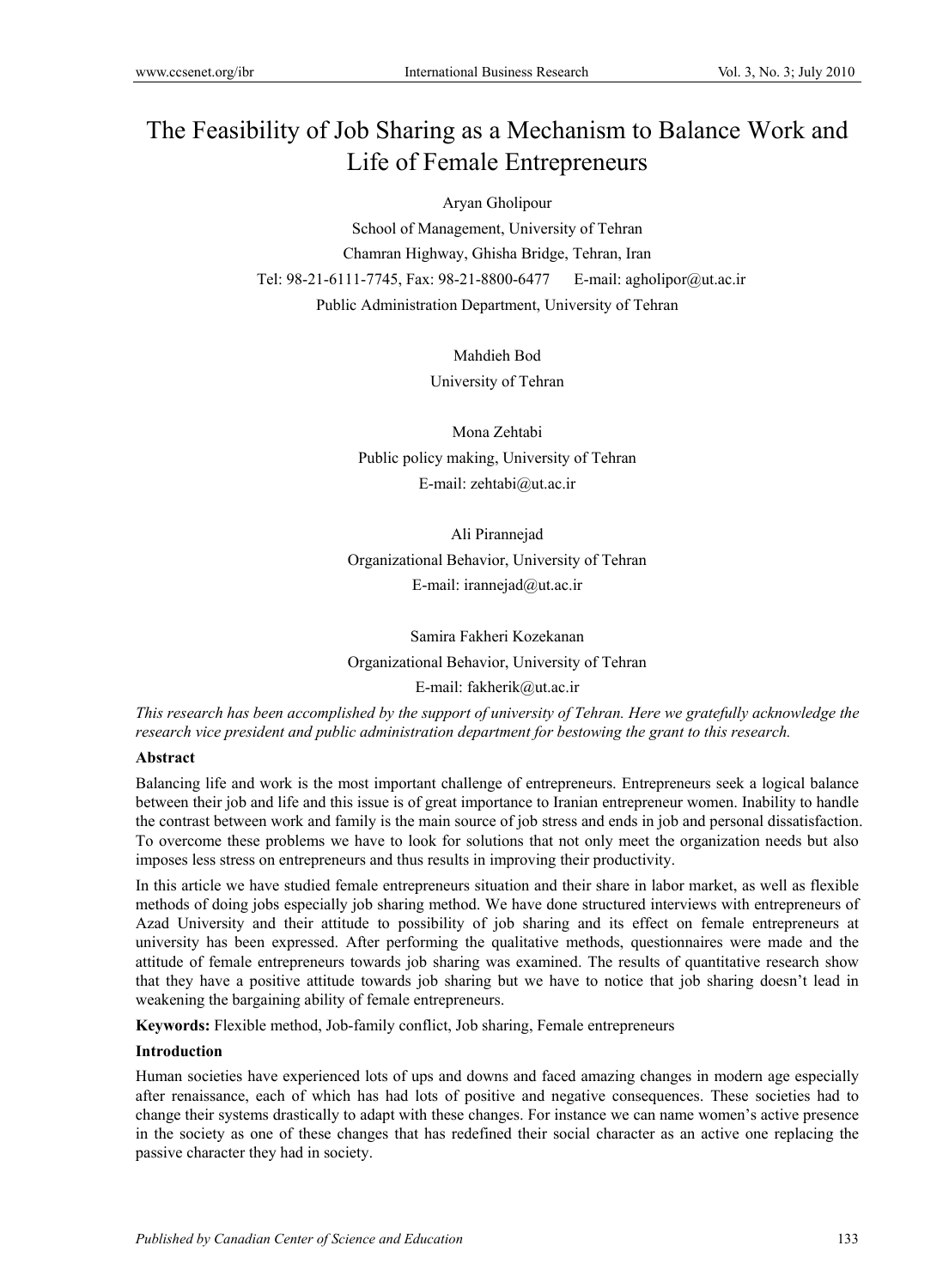Society has answered to the need of women's more active presence in society, following this change to reach an ideal society and to avoid women's presence as a crisis in society; there should be a change in societies systems which have been based on men as the only active members so that providing required conditions facilitates women's active presence in the society.

In recent years we have seen that women's presence has been stronger and more active in different social arenas. University training expansion in recent years and women's eagerness to study at universities has caused a remarkable increase in the number of working women who are highly educated. According to the census results in 2006, more than 36% of working women have studied at universities, while it is only 13% for working men. The increase in number of women who go to university shows that there will be a 25% increase in rate of women participation in the coming decade. The statistics show that in recent years the rate of women taking part in concur (university matriculation) has been 65% for women.

Although statistics and numbers show that the presence of women has increased in the society, due to the responsibilities at home and with the family, this important class are hindered from organizational development and they don't usually have the chance to promote to management and supervising positions. Losing women in these positions imposes potential, direct or indirect, short-term or long-term costs on the organization, like losing women senior managers' view about women's needs. We also have to take the cost and value of the lost knowledge, experiences and skills of women in the organizations into account (Nesbit and Seeger, 2007:3).

Regarding this trend and the importance of women's position and role in the family we should think of some solutions to use women's skills in organizations and facilitate their presence in social arenas. To do so there has been lots of researches and effort to invent some ways to balance the time between work and family matters. Due to changes in society, there is more need to family members' (men and women) activities and simultaneously each of them needs more time to spend on family matters (Budd and Mumford, 2006:22). For example lots of mothers go back to work after their child is born due to financial needs. Working full time makes problem balancing home responsibilities and work. Since they cannot reduce their responsibilities at home then they have to reduce their working hours thus they lose the chance to get good jobs because they are full time. These contrasts have ended in creating some plans as work/life in organizations, some of these plans are: flexible working pattern that includes: hob sharing, flexible hours, intensive working weeks, telecommunicating or volunteer part time jobs (Gholipour, 1386, 42).

When an individual's effort to perform tasks at work interferes his efforts playing his out of work roles (family), work-family conflict occurs (Carly et al., 2003). Thus work-family conflict is an inter-role conflict, a conflict between work roles and family roles (Ulla et al. 2003). Regarding this definition, this type of conflict has a two dimensional nature. First, work interface family, it is a situation in which work interfaces with family life and second, family interface work, in which family responsibilities interfaces with work. Recent researches on FIW and WFI express that these two concepts might have different causes and different consequences (Bayron, 2005). Although the two concepts seem highly similar, people mostly mistake WIF for FIW, because it is easier to define work problems and the characteristics of a good employee are clear and set. Therefore a good employee tires not to involve his family issues in work and attempts not to let his family problems interfere with his work. While this same good employee may spend time at home on work problems and issues or in the other words he may involve his family life with work problems. In this paper work-family conflict is studied, a conflict in which teachers' job is not ignored in family roles.

Work-family conflict is a concept to define the conflicts between work and family( Lazarova, et al., 2010). This conflict is being analyzed as an inter-role conflict in which work requisite is in conflict with family role requisites. Work-family conflict is a form of inter-role conflict in which the pressure of a task at work is against family duties. There are three dimensions to work-family conflict:

1. Time based conflict: when the allocated time for a role hinders spending time on the other roles and responsibilities.

2. Behavior based conflict: when the required behaviors of a role don't match the behavior patterns in another role.

3. Pressure based conflict: when the pressures of a role caused problem for another role (Carly, et al. 2002).

Most researches on work-family conflict have been mainly focused on the consequences of this type of conflict. The major theoretical approach on conflict is based on the theory of role and similar elements like role conflict, role ambiguity and over role. Another approach is based on Demographic elements like gender, family statues, the number of children and the number of working hours.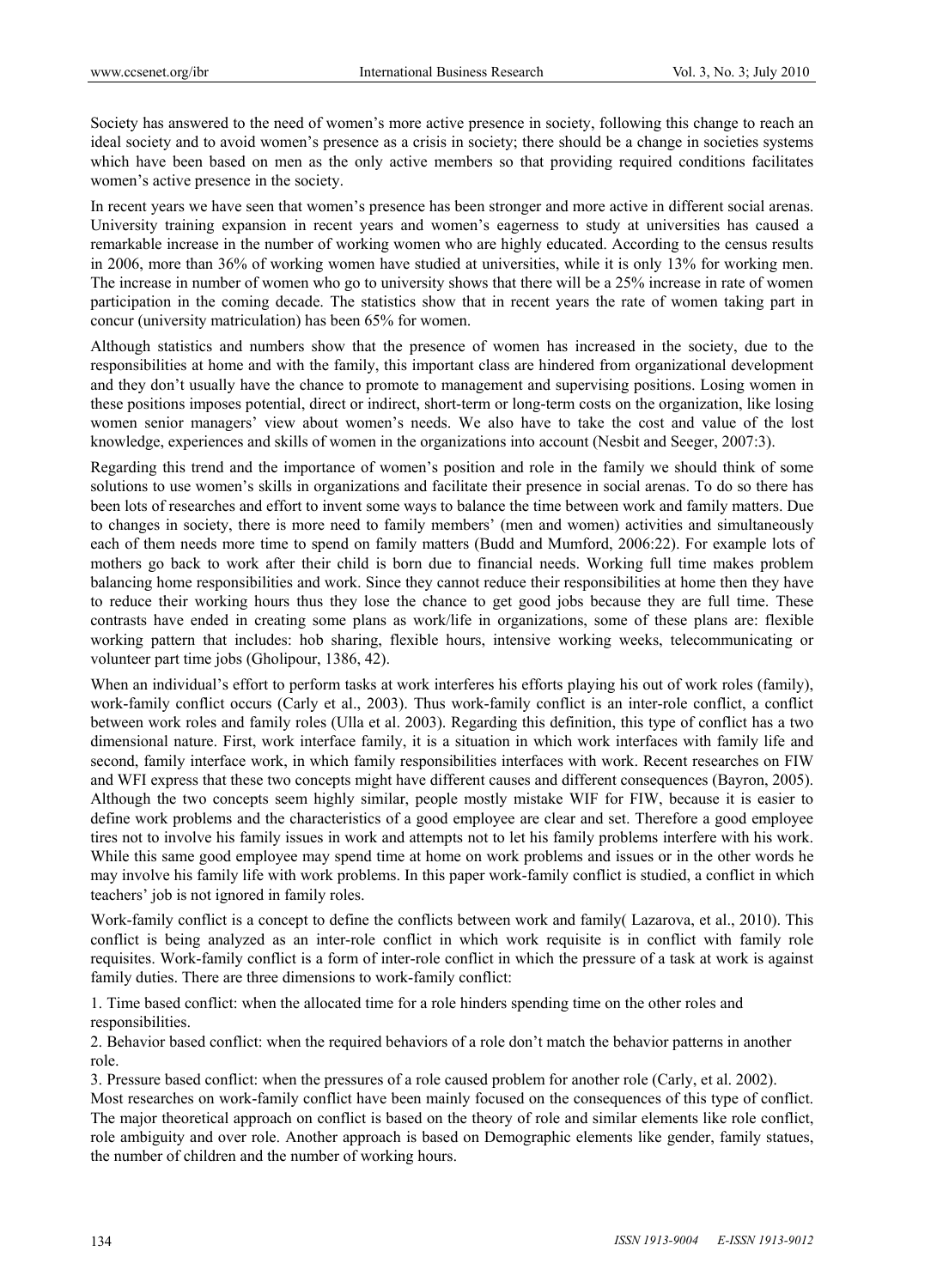These findings show that the previous researches were mainly focused on the side of work-family conflict (work-family/family-work) or the form of conflict (time, behavior and pressure). This paper is studying both aspects of work-family conflict (side and form) in relation with work and demographic variants.

Conflict theory says that work and family territories are irreconcilable due to their different tasks and norms (Bayron, 2005). The related matters to an individual work (work variants) are influential on family responsibilities. For instance, those people who spend most of their time at work, their work interferes with their family life. Here the most important variables that are studied are being to intimate with work, stress and job satisfaction.

Research findings in field of work interface family show that people's role in family influences their role at work strongly and visa versa. Based on this interaction, there may be some problems for working people that is called work interface family (Byron, 2005; van Daalen, Willemsen, & Sanders, 2006). Work interface family means that a person is confused about his roles doing duties at work and at home and can not balance his family and work (Matthews et al., 2009).

Studying this field has attracted enthusiastic people to this topic for some decades. Some of the studies are merely about work-interface family(WIF) and some have also studied family interface work. After sometimes and doing more researches it became clear that it was not enough to study these two factors separately and this conflict hasn't been studied from all dimensions. This two elements have interactive relation and studying just one of them is an imperfect job.

Work interface family is a multi-dimensional concept that demands the researchers' dominant knowledge on many areas (Michel et al., 2009). For instance the researcher needs to know the key theories of this conflict so that he can study the root deeply. Boundary theory, compensation theory, ecological systems theory, social identity theory, and spillover theory are some of these theories that one may face in the literature of work interface family literature (Michel and Clark, 2009).

Another important point in work interface family is the influence of this issue on an individual's satisfaction from an organization. In the other words when a person has problem dealing with work interface family, he is dissatisfied with the organization and the activities they do there (Yildirim and Aycan,2009).

#### *Flexible work arrangement*

In the past twenty years, flexible working patterns have been controversial issues in Human Resource Management. Regarding challenges like rapid development of technology, heterogeneous labor market, price wars, increasing changes in market and financial changes in capital market, human resource managers are trying to use different means like flexible working patterns to help their organizations survive and besides they intend to use them to compete with their rivals and outshine their competitors (Arvanitis, 2005: 998).

Lots of organizations offer plans to their employees to balance their work with their family. These pioneer organizations could do well far beyond present rules like sick leave. These all show that there has been a belief in organizations in attracting and taking good care of productive employees which is not only morally admitted but also required. Due to presence of different generations in work force and their especial needs this issue is of importance nowadays (Harris, 2007: 34).

Flexible work arrangement includes floating working hours (employees decide the starting and finishing hours of their working time), intensive working weeks (for instance the employee works for 4 days and then gets a working day off), telephone connection or long distance (employees do their job at home or in a different site) and volunteer part time methods especially job sharing (sharing the job with another employee). These plans are attractive for people who run a family. A public poll in The USA shows that 79% of employees are eager to use flexible work arrangement (Bentley and Yoong, 2000: 347).

The result of different studies confirm this hypothesis that high flexibility in working time causes more demands, better quality, increased productivity and commitment and less absences on the side of employees to do it on the other hand these methods simultaneously causes employees to become more independent (they earn the ability to decide about their job) which are on the whole all good results and they leave a positive effect on people and their learning. Using these methods in American companies like General Electric, Microsoft and Google has made them lucrative and successful in gaining their goals. In fact, these plans are not only to the benefit of the employees but it is considered a mutual cooperation between the company and employees in which both parties are beneficiaries (Harris, 2007:34) (Kauffeld et al., 2004:79).

#### **Job sharing**

A new and innovative method of work arrangement is job sharing. This method lets 2 or 3 people share a 40-hour working week (full-time) between them. For instance one of them works 8 A.M.-12 noon and the other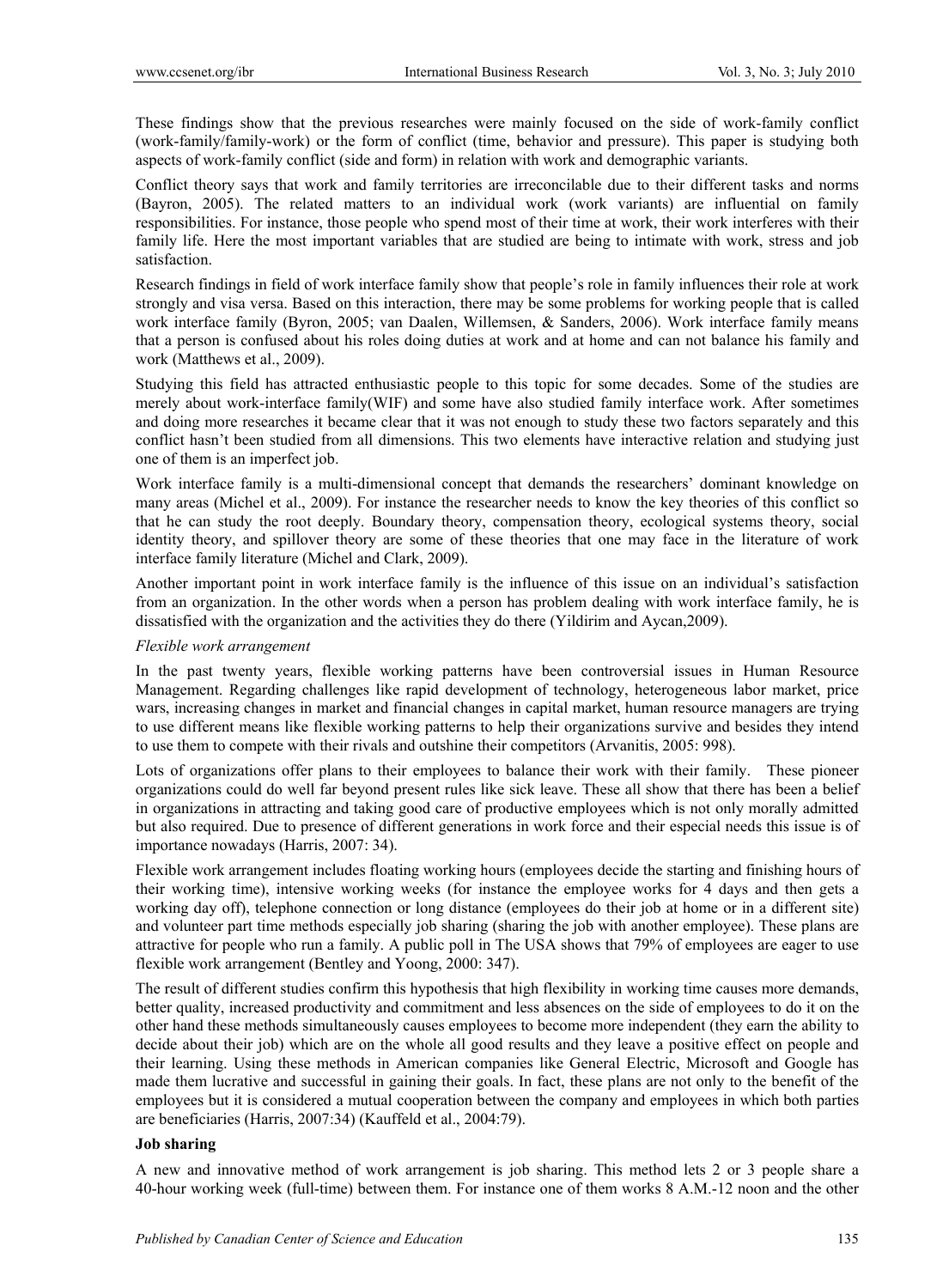works 1P.M. -5 P.M. or each person works on specific day's full time (Robbins, 2007:232). In the other words in this method two or more people work voluntarily on one job and share the salary and benefits. Each of these people has an independent contract with the manager and their salary and bonus is clear. The job is usually shared based on the job and the people who are performing it in different ways. Depending on the real requirements of the job, the people who are sharing it can be from different genders, ages and generations. A married woman and a single woman or a young woman and an experienced woman or a man and woman may share a job and the type of cooperation depending on the job can be based on responsibilities or time. A time should be considered when both (or all) of them are present together to exchange ideas about their jobs (Branine, 2004: 2-3)

Although job sharing is nowadays practiced more in Europe, it was officially introduced in America in 1970s to do full time jobs which were usually done on one shift as part time. Teaching and nursing were the first jobs which were done as job sharing because they were mostly done by women who wanted to balance their jobs with their family. Both private sector and state sector presented their employees with this alternative (Eick, 2001: 890).

Job sharing has some types. Three types of it are as followed:

 $\blacktriangle$  Responsibility participation: in this method there is no sharing in responsibilities. Although there are some people interacting in doing a job, all of them are equally responsible about doing it correctly. This job sharing method is good for the jobs that are continuously active and demand high interaction and cooperation.

 $\blacktriangle$  Responsibility sharing: is proper when the job can be divided into different projects. Each participant is in charge of her own part and concentrates on her own part. This method is proper when participants do not know each other well.

 $\triangle$  Unrelated responsibilities: participants do totally different jobs while they are in the same place. It is like two people doing a part time job.

Generally speaking, job sharing increases people's motivation and therefore their productivity due to equal job opportunities that it provides for everybody. There are various reasons to confirm the claim of increased productivity in case of increasing job sharing. Increased flexibility, having the opportunity to use experienced employees as well as a vaster area of skills, increased commitment and motivations are some of the reasons. In general we can admit that in compare with full time jobs, job sharing makes employees work more energetically and creatively (Harris, 1997:30).

Despite all the studies that have been done on this method admit the positive effects of it on organizations as well as employees, this method is not widely applied and it is because of managers' resistance, difficulty of planning it practically or difficulty of finding a proper partner or the old negative attitude of people about imperfect performance of the job or perfect communication with the managers (Robbins, 2007:234).

Based on studies done in England and Scotland public sectors, job sharing has some advantages and disadvantages that should be noticed while performing. These points are different from managerial point of view and job holders (Branine, 2004:140; Guglielmo 2008:106).

The advantages from mangers' point of view can be classified as followed:

Operation flexibility, Keeping the staff, Less leave and absences and Increasing staff productivity.

From staff point of view who works with this method there are two major advantages in this:

 $\blacktriangle$  Better time management: the first advantage that everybody points out is the possibility to allocate some time to family commitments. In fact, working with this method enables the person to manage her time and catch up with all her responsibility by making a good plan. While, working full time make it impossible and the person is forced to be present in the organization on all working days.

 $\blacktriangle$  Increased learning: the second advantage is learning. A high percentage of these people have expressed that using this method they have been able to perceive their jobs better because they have the opportunity to learn from their partner.

Despite many advantages, there are some disadvantages as followed:

High expenses: The budget which is for training may also go high in this method, because when there is a new system or when a new task is added, two people should be trained, Hardship of managing and coordinating people: it should be noticed that when one person does the job it requires less coordination but when two or more people are doing it needs more coordination to succeed, Expecting job sharing in all occupations: some organizations are afraid that giving permit to job sharing will end in indolence and sloth or offering this possibility to an individual makes everybody want the same right and finally it may end in failure of all standard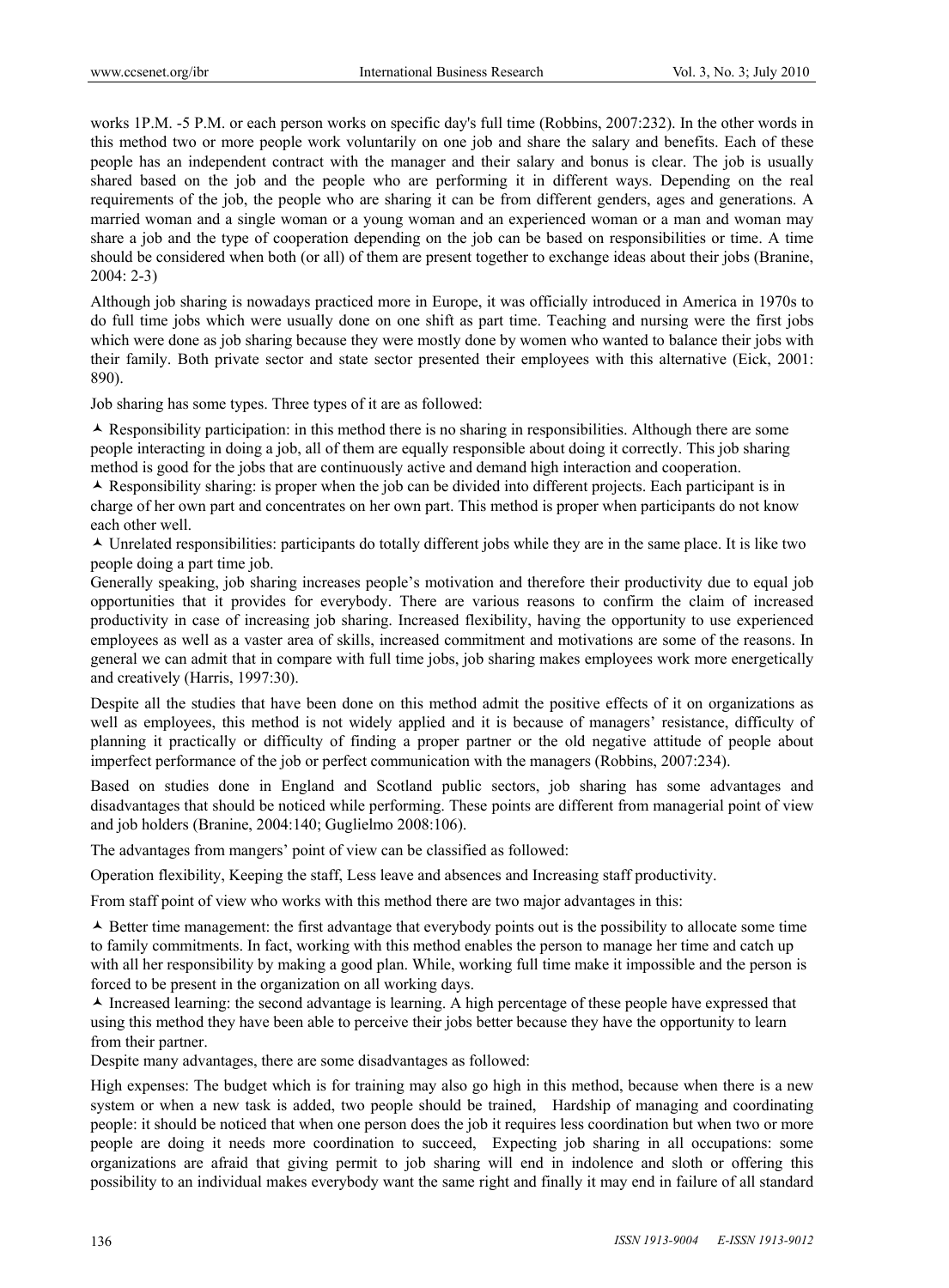processes and human resource procedures that the organization has tried so hard to achieve it, Ambiguity in taking responsibility: some companies think that job sharing would cause confusion in deciding the person in charge. Bur keep in mind that offering job flexibility has a great effect on people's motivation to do it better. Furthermore treating the team as an individual by team evaluation and team bonus guarantees the commitment of the team members towards the other partners.

Notice that having a good planning and management in job sharing can reduce its flaws and ambiguities to a great extent. To do so here is the steps of a complete plan for job sharing:

- 1. Which hours and which days each of the staff will be working?
- 2. How long do they need to spend together (for the overlapped responsibilities)?
- 3. How will the team mates arrange the meetings, conferences?
- 4. How will the team mates keep in touch?
- 5. How the benefits will be shared?
- 6. How the team work will be evaluated?

### **Methodology**

This research enjoys the benefits of both qualitative and quantitative research method simultaneously to be better and experience minimum active error regarding the methodology. Using both methods makes the result more proper for generalization. To collect the data two methods of using questionnaires and interviews have been used. Sample includes the female entrepreneurs in education industry in Tehran. In the qualitative part of the research, the sample includes 18 female entrepreneurs. Regarding the quantitative research, the sample of this research has been estimated 223 female entrepreneurs based on unlimited society formula that all of them are women working at universities.

To collect data for the quantitative part of the research questionnaire have been used. The questionnaire contains 15 questions to evaluate female entrepreneurs attitude towards job sharing based on Likert scale as 1- strongly agree, 2-agree, 3- neither agree nor disagree, 4-disagree, 5- strongly disagree. 273 out of 300 questionnaires were handed back out of which 237 were complete and thus used in analysis. The rate of returning the questionnaires' was 91% and the rate of complete questionnaires was 86 % that was satisfactory.

To check the validity of the questions we have used specialist, professors and experts' opinion to make sure that the questions are simple and clear enough. At this phase the questions have been checked by the named people through interviews and consulting so that we make sure it has the required features. Also to determine the reliability of items, 30 questionnaires were distributed and completed as pretest. Cronbach's Alpha coefficient of women attitude to job sharing was . 86 that shows the reliability of items is trustable. Factor analysis of questionnaire is evaluated by confirmative factor analysis and using of LISREL 8.53 software (Table 1).

#### **Research finding**

In the present research to analyze the data which was collected through quality method (interviews), Theme analysis was used. It is the most common approach to analyze data in human science studies (Roulston, 2001:6). Theme analysis is a method to determine, analyze and present the patterns (themes) that exist inside the data (Braun & Clarke, 2006:17).

To analyze the quality collected data that (interviews) LISEREL version 8.53 and SPSS version 16 software were used. Going through the interviews and coding them, various concepts were found in this research. These concepts were classifies in separate groups according to their meanings. And these groups are presented in form of different themes and are discussed in different sections. Not devaluating the responsibility: almost 44% of people believed that job sharing wouldn't devaluate the responsibility. Of course they believed that proper conditions should be provided and there should be exact planning.

"If there is good management and planning as well it wouldn't devaluate the responsibility", "if the two partners cooperate with each other and regarding their conscience and sometimes professional sacrifice there won't be problems.", " we have to try to write down responsibilities and tasks".

Attracting and keeping elite women: over 75% believed that job sharing has an important role in attracting and keeping female entrepreneurs because it gives people the chance to plan and use their time and they feel free. It gives them the chance to continue their studies and if they are interested in study and research and they wish to be financially independent, job sharing can provide them with the chance to do it and to promote them.

"When the manager is competent, just and kind, female entrepreneurs can be innovative and flourish their talents. If women like their work atmosphere, they are going to love their jobs which is very important because if their job is not tiring regarding the time and environment, they can become creative and it is great for elite women.",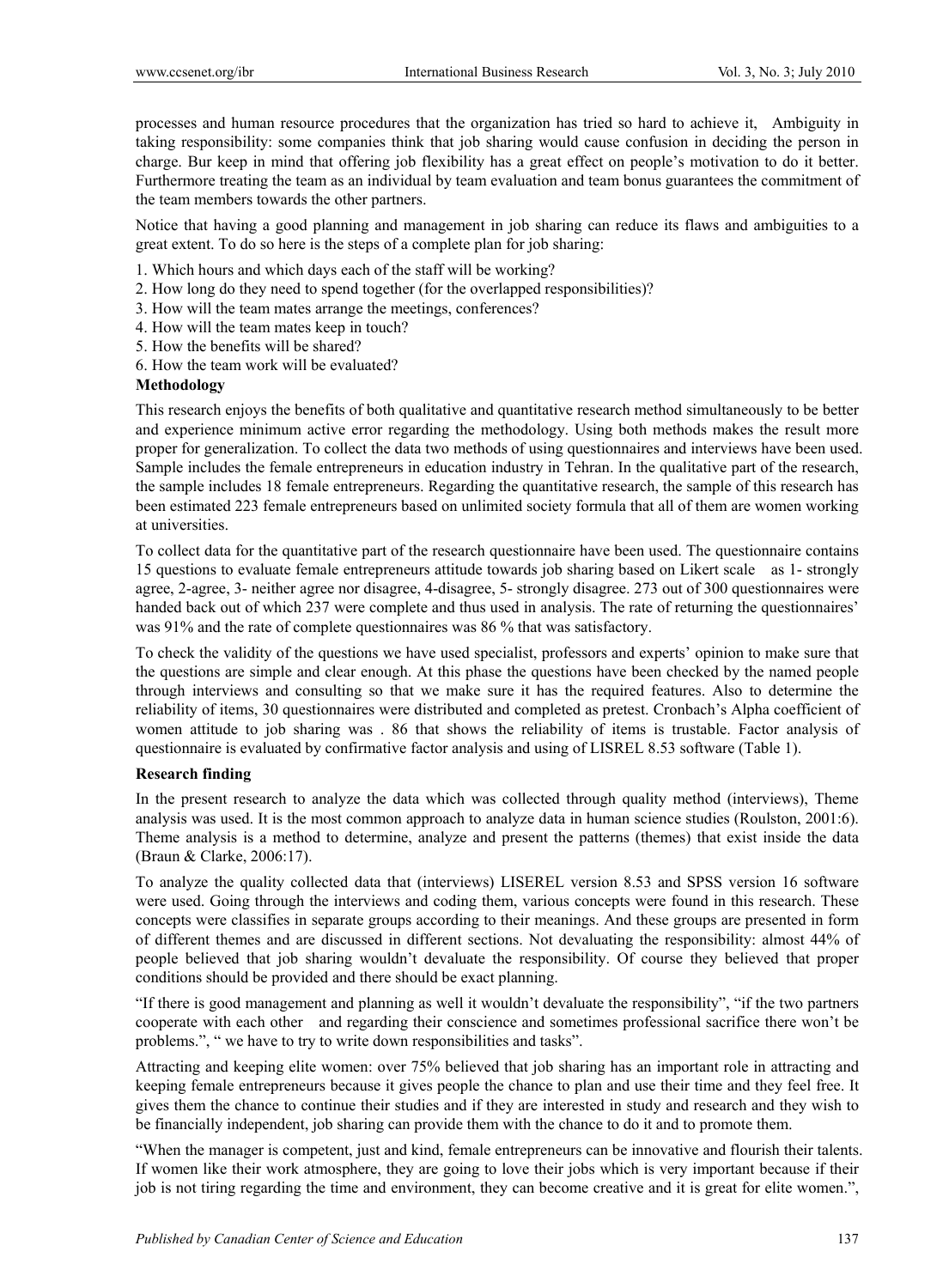"for an elite woman, her family is prior and if there is a way to help her with her relationship with her family, she would like it", "an elite woman who has a child may forget about working".

Lessening work-family contrast: all people unanimously agreed on its positive effect on work-family relationship, because this method teaches us how to do team work. In the other words it also teaches lessons for life and influences the family unity and friendship, it makes the work atmosphere pleasant and gives people time to solve their problems at home. Moreover, most people emphasized its influence on children's education and peace. Presently, women and men both work and are tired, if the woman works part time, she will save energy and can spend it on her family life. Women will have peace of mind. Lots of employees suggest part time jobs to have a more comfortable family life.

#### **Discussion and Conclusion**

Most organizational expenses are on the human forces; therefore it is necessary to take policies that economize on costs and improves the organization management as well. The major policy is flexible working methods. These methods not only benefits from using a wider range of personnel and their abilities, but also motives them by providing better working conditions. Of course labor laws, insurance and retirement plans are not different from full time method.

The results of factor analysis confirms that appropriateness of the questionnaire, because the value of Q-Square, RMSEA and the proportion of Q-Square to its degree of freedom was low and also the value of GFI and AGFI was over 90%. All T values are meaningful (table 1). All these prove that the questionnaire is creditable and valid.

The data that was collected from the questionnaire shows the attitude towards job sharing. two hundred and three people believed that job sharing would reduce the contrast between work and family.89% believed that job sharing would reduce the quality of work and would increase the chances of promotion and growth at work. As the result of the present research expressed, the three mentioned factors are the results of job sharing. Quality analysis of the data by using Structural Equations Modeling shows that job sharing causes 47% reduction in family-work contrast (t value=12.87 and p value=0.000), causes 32% attracting elites(t value=10.46 and p value=0.000) and 18% devaluates responsibility (t value=8.07 and p value=0.000).

Job sharing method is an advanced flexible working hours method that brings some advantages for both parties, that is employer and employee. Applying job sharing, we can keep the process of a job while an employee is sick or on holiday and also we can have a wide range of skills, experiences, opinions and viewpoints in a job all at the same time. It also avoids stress and illness of the employees and improves their commitment to the organization and keeps the precious employees with the organization.

If all working women do part of the job in a job sharing plan it seems devaluating the responsibility because everyone will blame the other. Depending on the situation, job sharing can be devaluating or not. In some jobs, job sharing is applicable for instance in a kindergarten it won't be devaluating the responsibility but in positions the person would like to blame another person it will be devaluating. Of course it depends how we divide the job and observe it.

Women's participation is a criterion of development in every country this make an increase in women's participation. Some believed that job sharing has no effect on attracting and keeping elite women: a strong person shouldn't go to these kinds of weak atmospheres, job sharing atmospheres are weak. Elite shouldn't work in weak atmospheres because she/he will deteriorate. Elite should work in strong places and beginners shouldn't be allowed there. Regarding our present culture there won't be any positive effect. To do so we need lots of practice and experience, more than what is usually required. If it is accepted it is effective otherwise there will be no use.

Experience has proven that children who are in kindergarten from morning since 4 p.m. are more depressed than those who spend only morning to noon in kindergartens. Children who feel their mother's presence feel more uncomfortable. Also the peace of mind which is a byproduct of job satisfaction reduces this contrast remarkable. For example if a woman feels safe about each of the atmospheres will work more efficiently because she is sure that if she doesn't go to work for some hours or a day, she will have her job. Of course there are still some people who believe it depends on the situation. "If it doesn't remove the contrast between family and work at least it will reduce it to a great extent. We have to keep in mind that if it is not done correctly, it will cause tension because people want to blame each other for problems."

To make a good plan for job sharing especial attentions should be paid to constructing an efficient organizational culture to make sure about choosing the correct person, fair job sharing and interaction between people.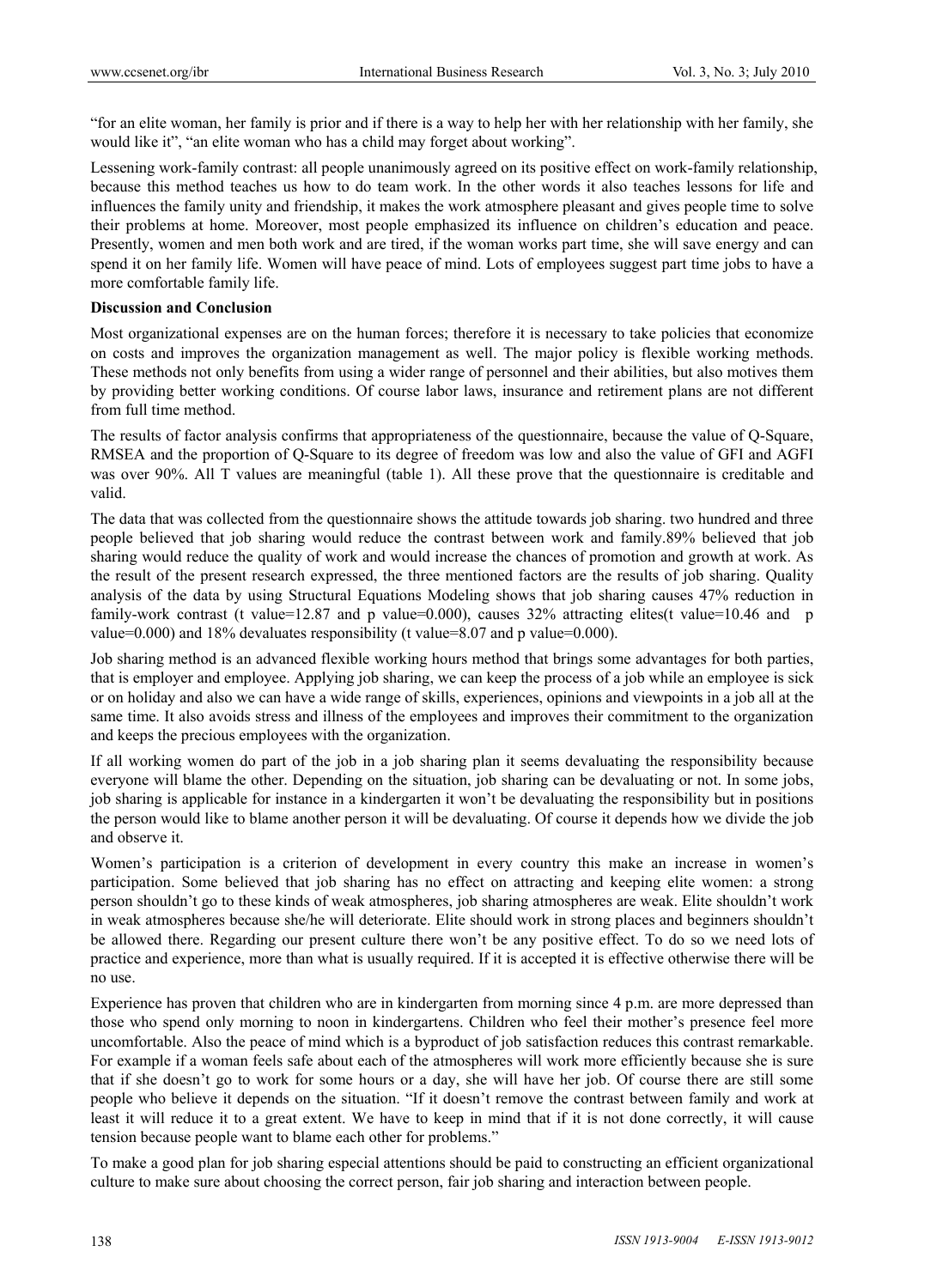This method will cause women to maintain their true identity and not to feel lower than the others. If job sharing is practiced it will bring happiness both at home and at work. We shouldn't ignore all the defects and problems proposed by the people who participated in the research. Job sharing may end in mental fatigue, tension and stress and above all it may reduce women's ability to bargain in the organization. When to women share a job and enjoy the benefit of one job, their bargaining ability lessens.

Applying this method is easier in expert levels and jobs which have routine tasks, but it is also applicable to jobs in management level. In a big organization even for management positions, job sharing can be performed, because these jobs are more difficult it will make them easier with less stress and tiredness.

Thus it is recommended to take the following measures to expand and empower women at work. To apply job sharing to reduce work-home contrast so that we can enjoy both the presence of women while their personal life is not damaged. The presence of scholar women in an organization helps a lot but attracting them and then keeping them at work is difficult and job sharing will provide this opportunity. In our country that elite migration is very common it is a good solution to avoid brain drain.

Practicing job sharing may face resistance, because employees are afraid of losing their jobs. They may think that it is an excuse for redundancies. They may think that managers are doing it to make them redundant little by little and choose one of the two. Therefore to practice job sharing, its culture should be institutionalized which is a difficult task on mangers. Maturation and culture of an organization is of great importance. Job sharing is possible for those who are mature regarding the organization. Some employees cannot even balance with lower or higher levels and don't share the information with the others. Job sharing is like a new technology that comes into an organization and it should be institutionalized. Of course we cannot generalize the result of this research to all Iranian women and same researches should be done in other organizations. At the moment no research has been done in this matter.

#### **References**

Anonymous. (2007). "Myths about job sharing"; *T+D Journal*, July, No. 14.

Arvanitis, S. (2005). "Modes of labor flexibility at firm level: Are there any implications for performance and innovation? Evidence for the Swiss economy"; *Industrial and Corporate Change*, Vol. 14, No. 6, pp: 993-1016.

Bentley K, Yoong. P. (2000)."Knowledge work and telework, an exploratory study"; *Internet Research: Electronic Networking Applications and Policy*, Vol.10, No. 4, pp: 346-356

Blanch, A.,& Aluja, A.(2009). Work, family and personality: A study of work–family conflict. *Personality and Individual Differences*, 46, 520–524.

Branine, M. (1998). "The logic of job-sharing in the provision and delivery of health care"; *Journal of Health Manpower Management*, Vol. 24, No. 1.

Branine, M. (2004). "Job sharing and equal opportunities under the new public management in local authorities"; *The International Journal of public sector management*, Vol. 17, No.2, pp: 136-152.

Brocklebank, J. and Whitehouse, H. (2003). "Job sharing in academic libraries at the senior management level; Experiences of job sharing at deputy and director level"; *Journal of Library Management*, Vol. 24.

Budd J.W., Mumford K.A. (2006). "Family-Friendly work -practices in Britain: Availability and perceived accessibility"; *Human Resource Management*, 2006, Vol. 45, No. 1, pp: 23–42.

Chen,Z., Powell,G.N. & Greenhaus,G.H. (2009). Work-to-family conflict, positive spillover, and boundary management: a person-environment fit approach. *Journal of Vocational Behavior* ,74, 82–93.

Eick, C.J. (2001). "Job sharing their first year: A narrative of two partnered teachers' induction into middle school science teaching"; *Teaching and Teacher Education*, Vol. 18, pp: 887–904.

Gholipour, Aryan. (2007). "Organizational Behavior Management"; SAMT publication

Guglielmo, Wayne J. (2008). "Job sharing: Flexibility has a price" *Journal of Medical Economics*,Vol. 24, No.2.

Harris p. (2007). "Flexible work policies- mean business"; *T+D Journal*, pp: 32-36.

Harrisg, G. (1997). "Is job sharing worthwhile? A cost-benefit analysis in UK universities"; *Higher Education Journal*, Vol. 33, No. 1, pp: 29-38.

Karatepe, O.M., & Uludag, O. (2008). Affectivity, conflicts in the work–family interface, and hotel employee outcomes. *International Journal of Hospitality Management*, 27, 30–41.